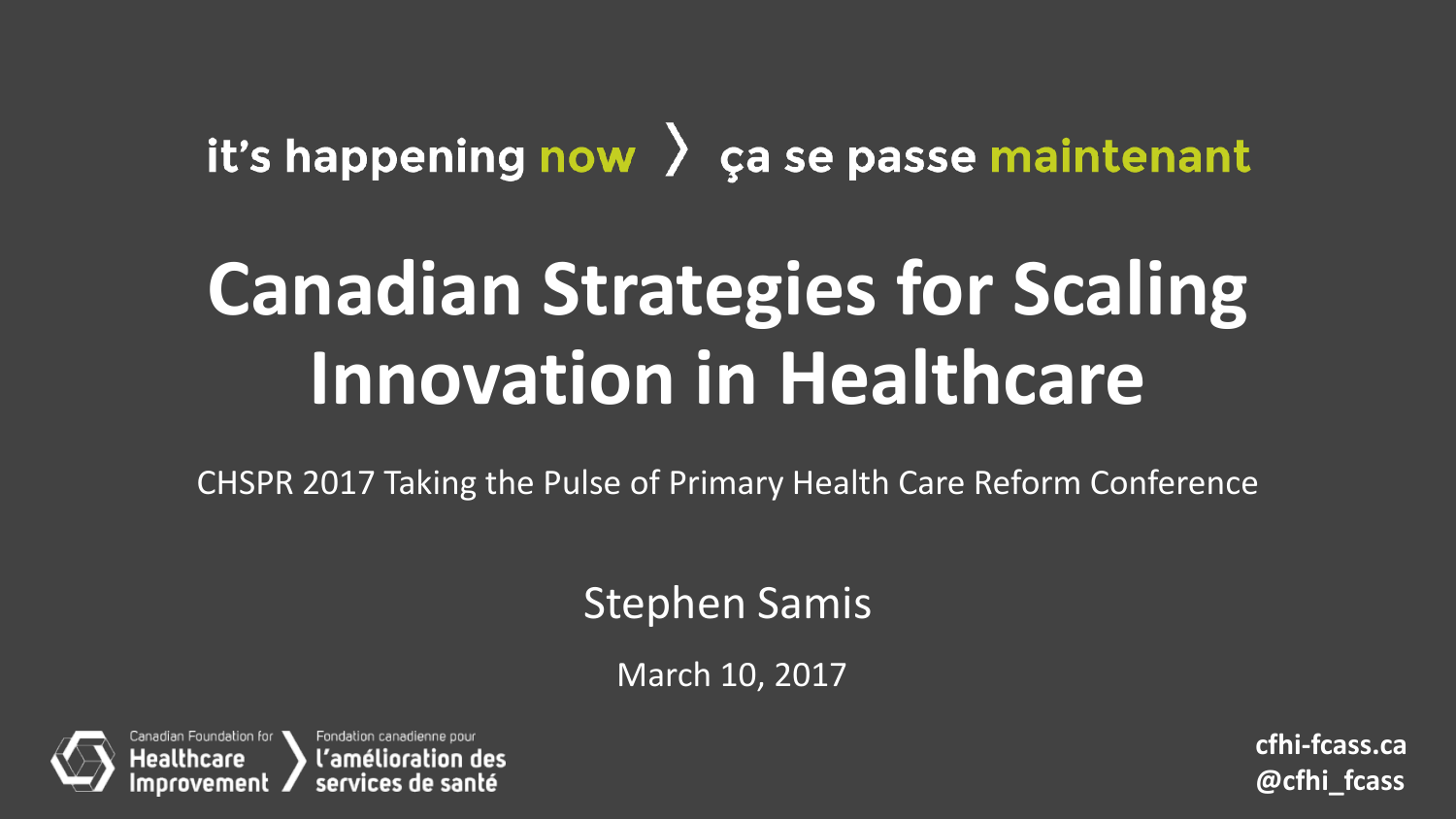### The Canadian Foundation for Healthcare Improvement

A

#### Our aim

Accelerate healthcare improvement.





populations



## Our strategy

#### **Our focus**

Build improvement capacity and provide on the ground support to spread and scale proven innovations.

|  | Palliative care   Mental health and addictions |                                         |  |
|--|------------------------------------------------|-----------------------------------------|--|
|  |                                                | Indigenous health   Northern and remote |  |

#### What we do

We work shoulder-to-shoulder with you to improve health and care for all Canadians.





Enable patient, family and community engagement

Build teadership and skill capacity



Applu



Create collaboratives to spread improvement methodology evidence-informed and coaching *improvement*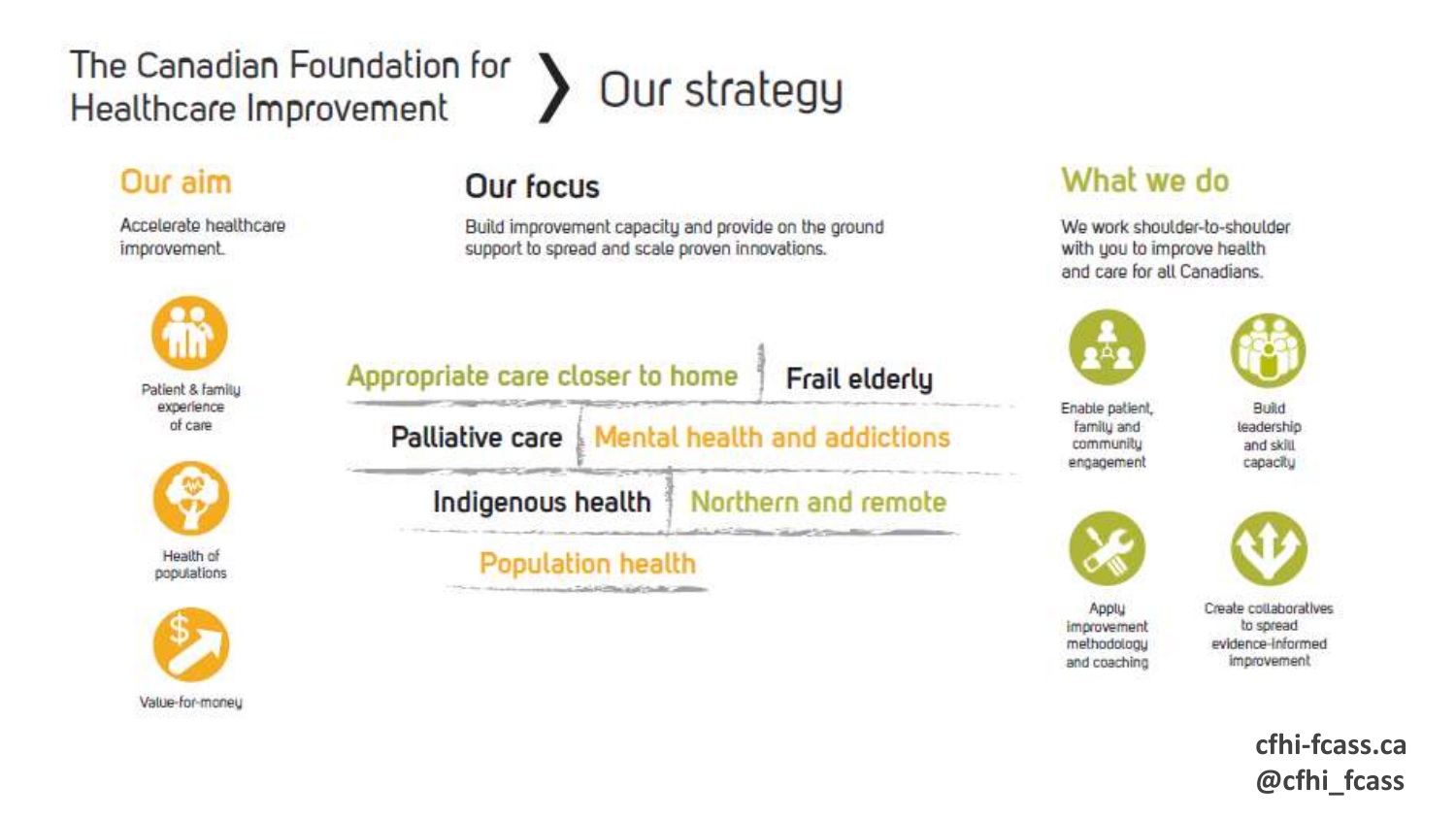# **Choosing the Right Initiative**

• With so many good improvement initiatives , how do you choose the right ones to spread?

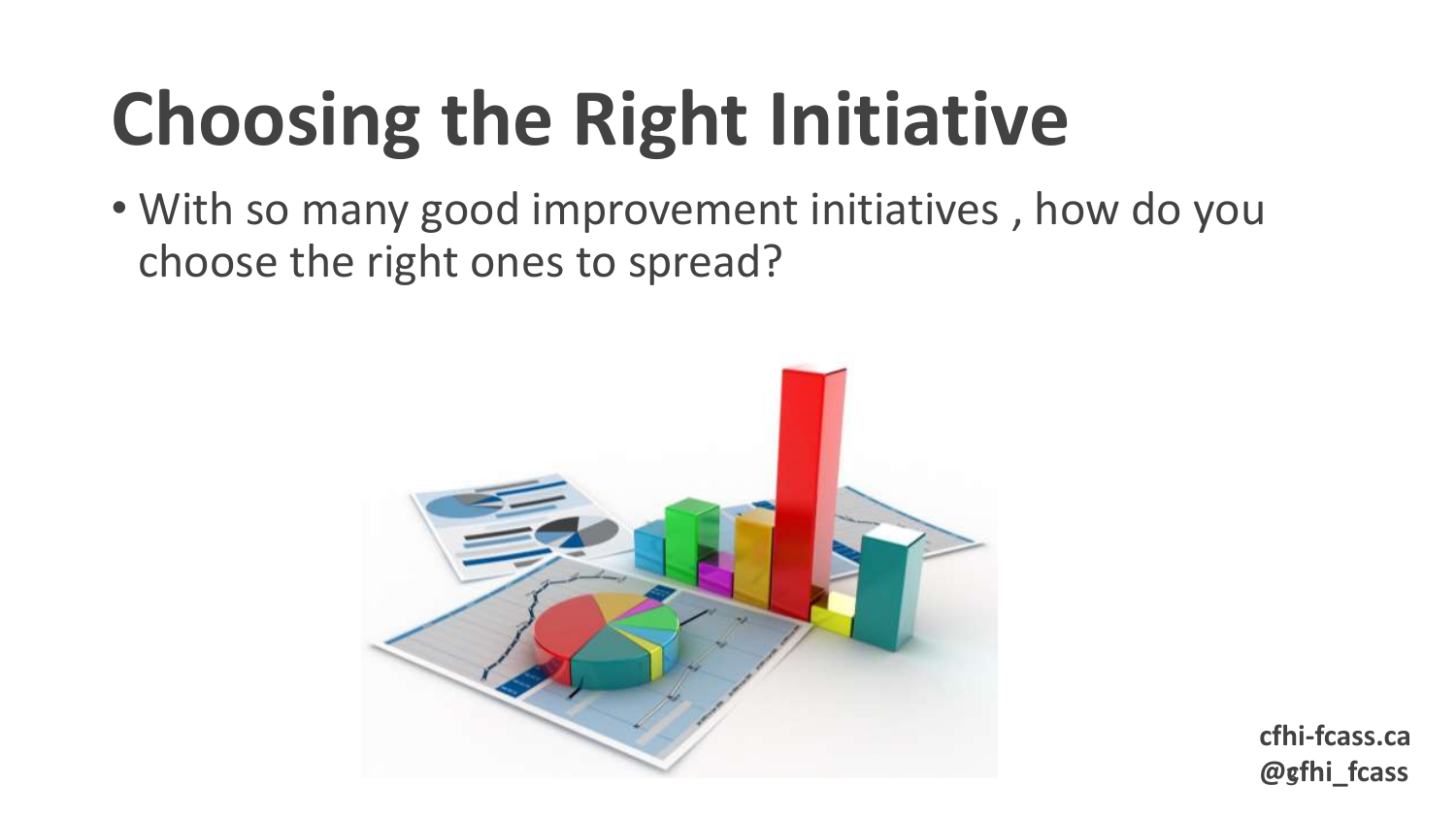

## **CFHI Screening for Spread & Scale**

| <b>SCREENING</b>                                                            | <b>SCANNING</b>                                                                         | <b>SCOPING</b>                                                                                                                            |
|-----------------------------------------------------------------------------|-----------------------------------------------------------------------------------------|-------------------------------------------------------------------------------------------------------------------------------------------|
| <b>Market/Stakeholder</b><br><b>Needs Assessment:</b>                       | <b>30 Day Rapid Review</b><br>• Are there any others                                    | <b>Innovation Assessment-</b><br><b>Practicality/Readiness</b>                                                                            |
| • What is the initial idea /<br>case?<br>· Is there strategic<br>alignment? | already doing it?<br>• What is the problem and<br>opportunity?<br>• Is there readiness? | • Strength of the evidence<br>· Compatibility<br>· Observability<br>· Simplicity<br>• Relative Advantage<br>. Is the innovator committed? |
|                                                                             |                                                                                         | • Is there a viable market?                                                                                                               |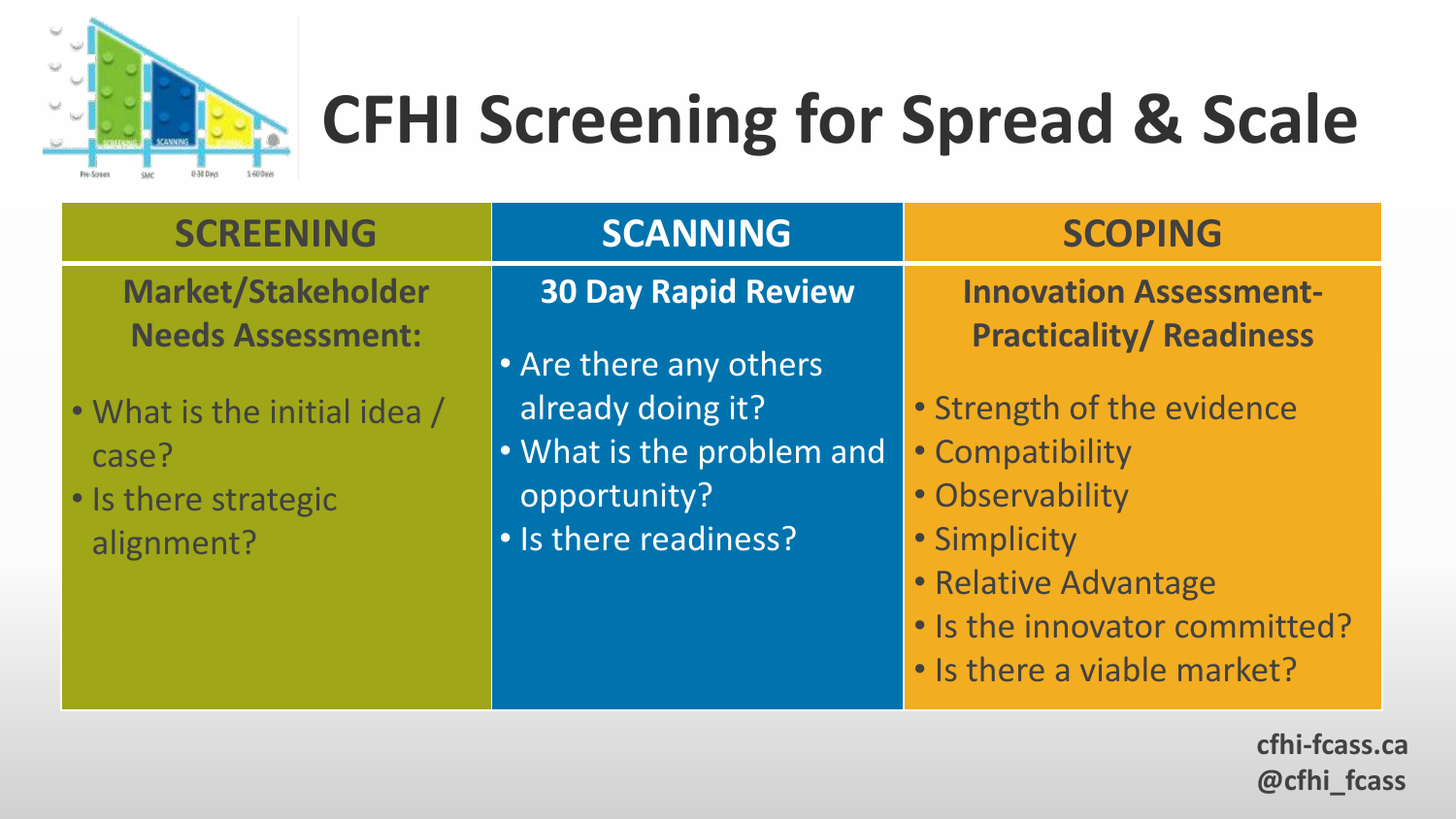### **Scoping**

**Strength of Evidence:** the quality of evidence supporting the innovation

**Compatibility**: the degree to which the innovation is perceived as being consistent with the existing values, experiences, beliefs, and needs of potential adopters

**Observability:** the degree to which the use of the innovation and the results it produces are visible to those who should consider it

**Simplicity:** the degree to which an innovation is perceived as simple to understand and use

**Relative Advantage:** the degree to which the innovation is perceived as better than the idea or process it supersedes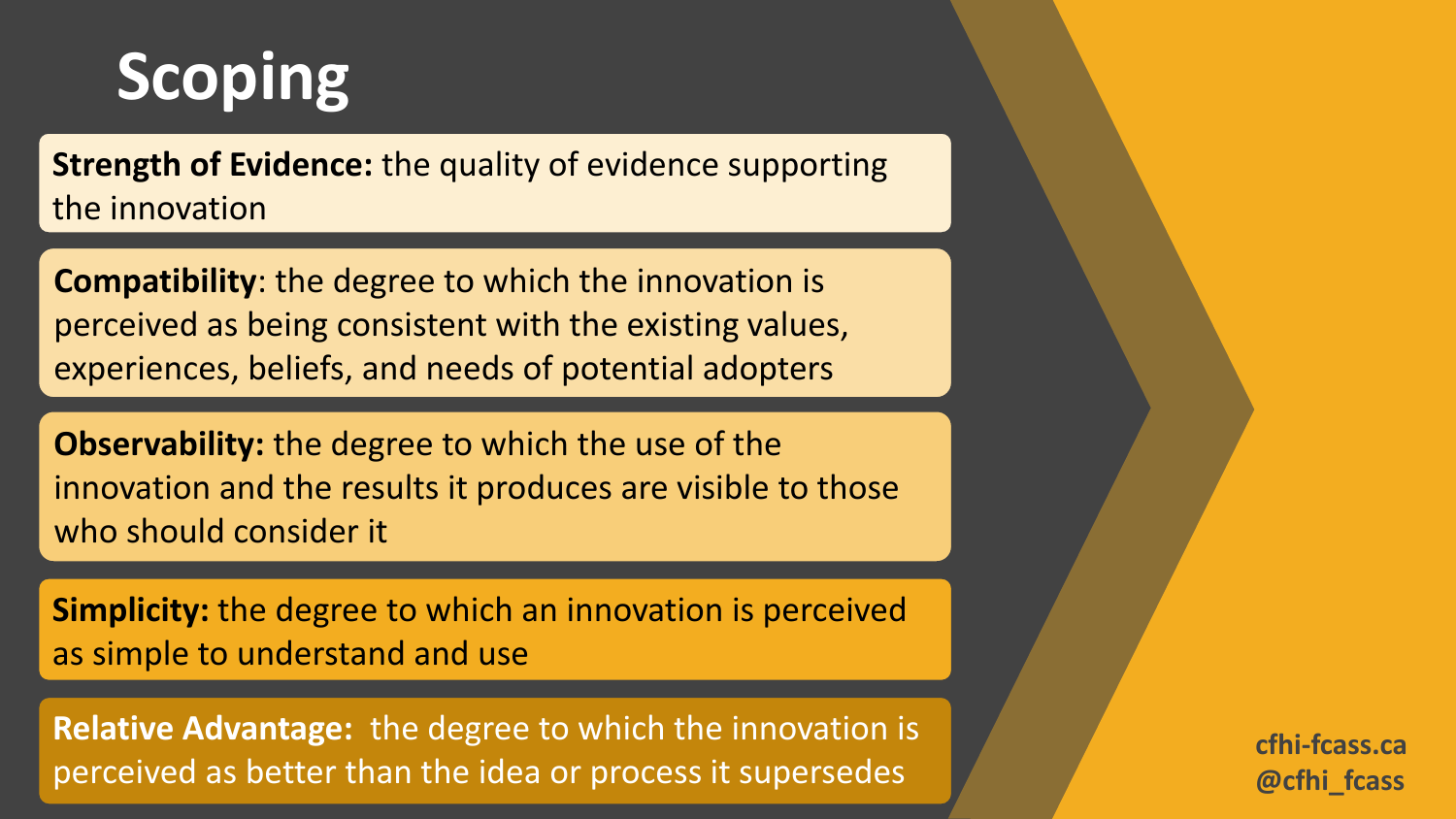

### **Readiness to Spread Assessment**

- 1. Does the practice accomplish performance objectives?
- 2. How does the practice work?
- 3. Will the practice work elsewhere?
- 4. Will the practice spread?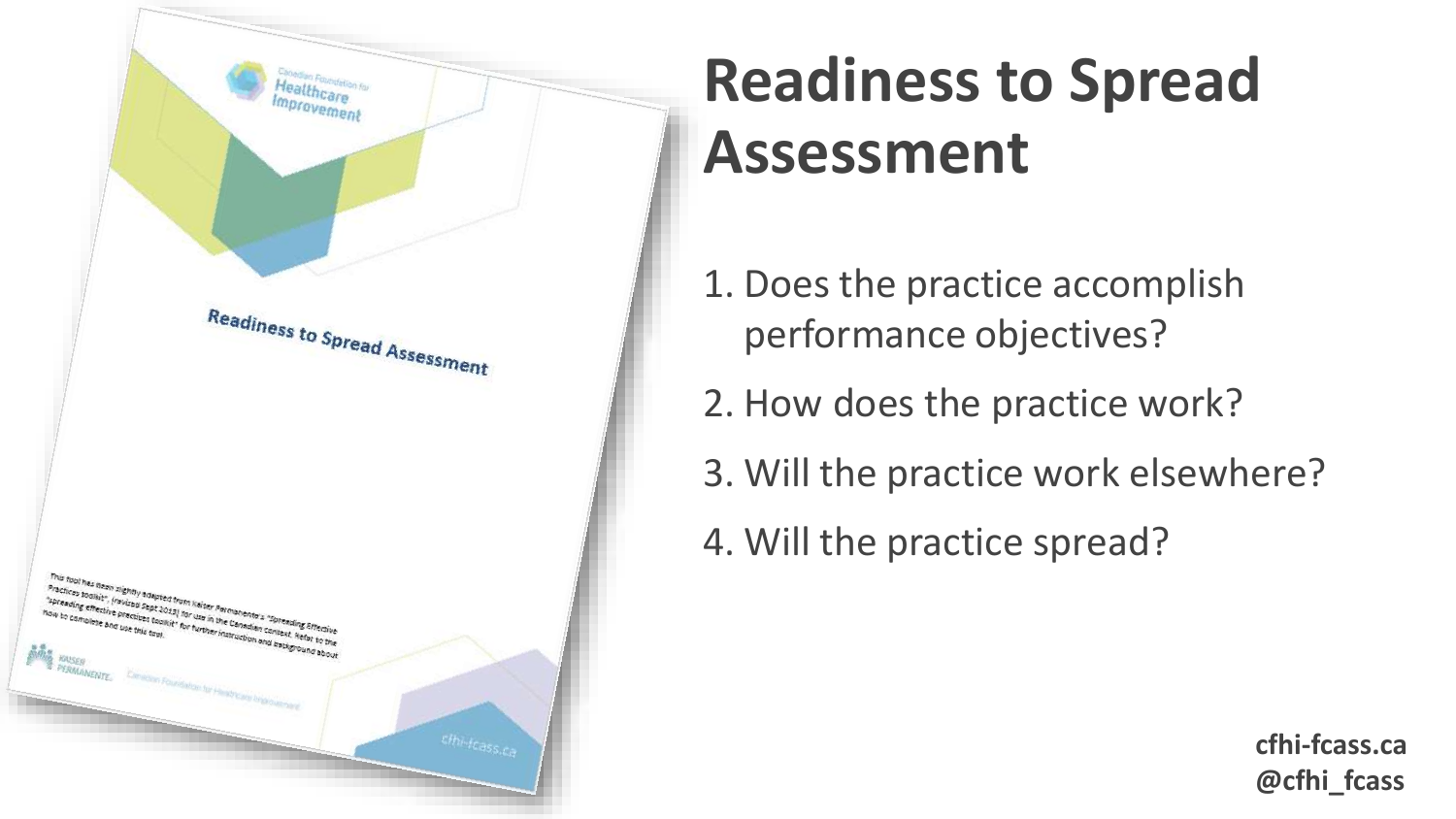## **Influences on speed and completeness of spread**

**#1 The degree to which people agree the topic is important**

A more homogenous or aligned stakeholder group and simpler effort leads to more rapid spread and greater clarity of practice



A more diverse or less aligned stakeholder group and complicated effort leads to slower spread and less clarity of practice

#### **#2 The degree to which there is certainty the practice is transferrable and has an impact on outcomes**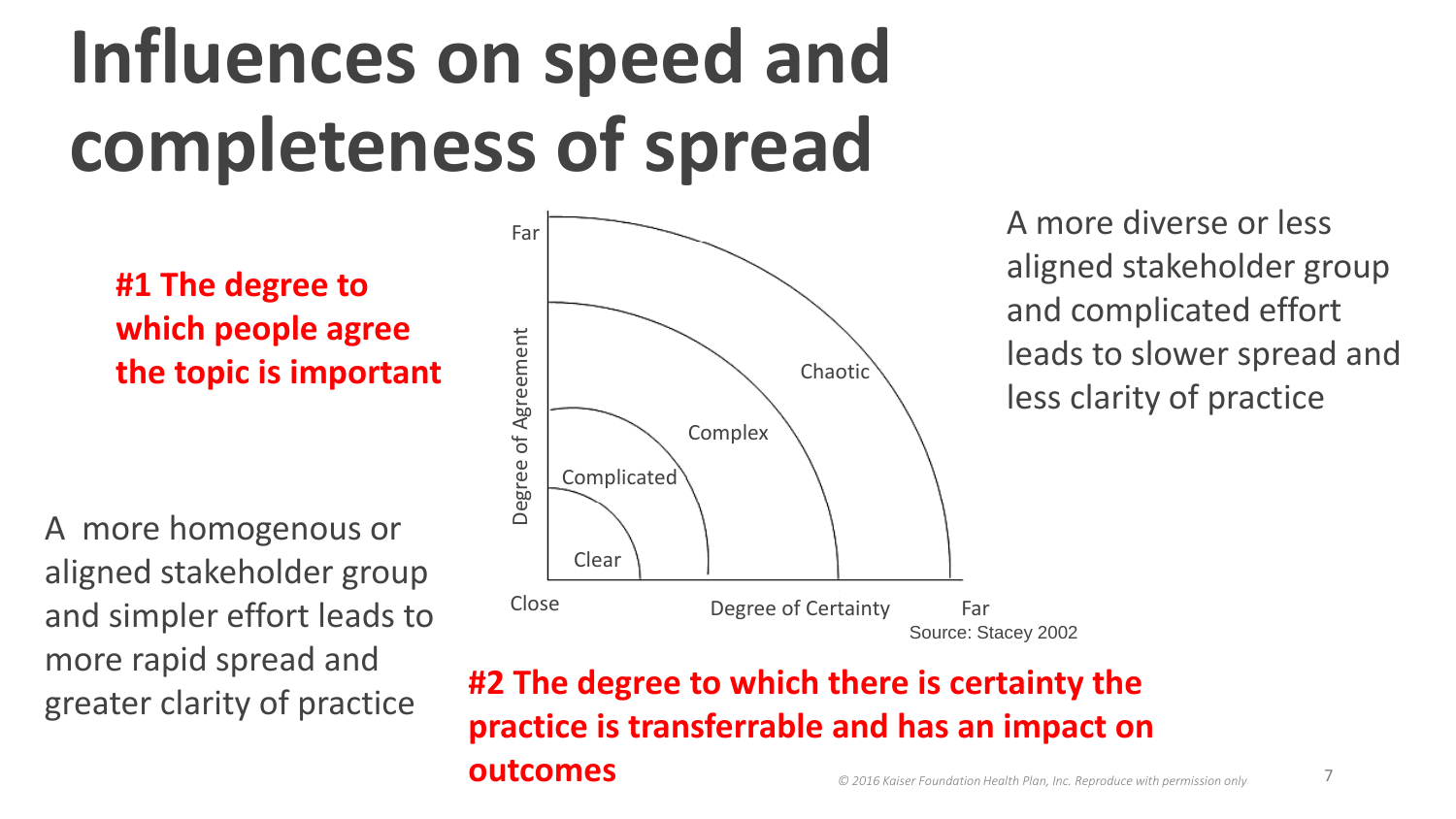## **Kotter's Dual Operating System for Large Scale Change**

- Many people driving important change, and from everywhere, not just the usual few appointees
- A "get-to" mindset, not a "have-to" one
- Action that is head and heart driven, not just head driven
- Much more leadership, not just more management
- An inseparable partnership between the hierarchy and the network, not just an enhanced hierarchy

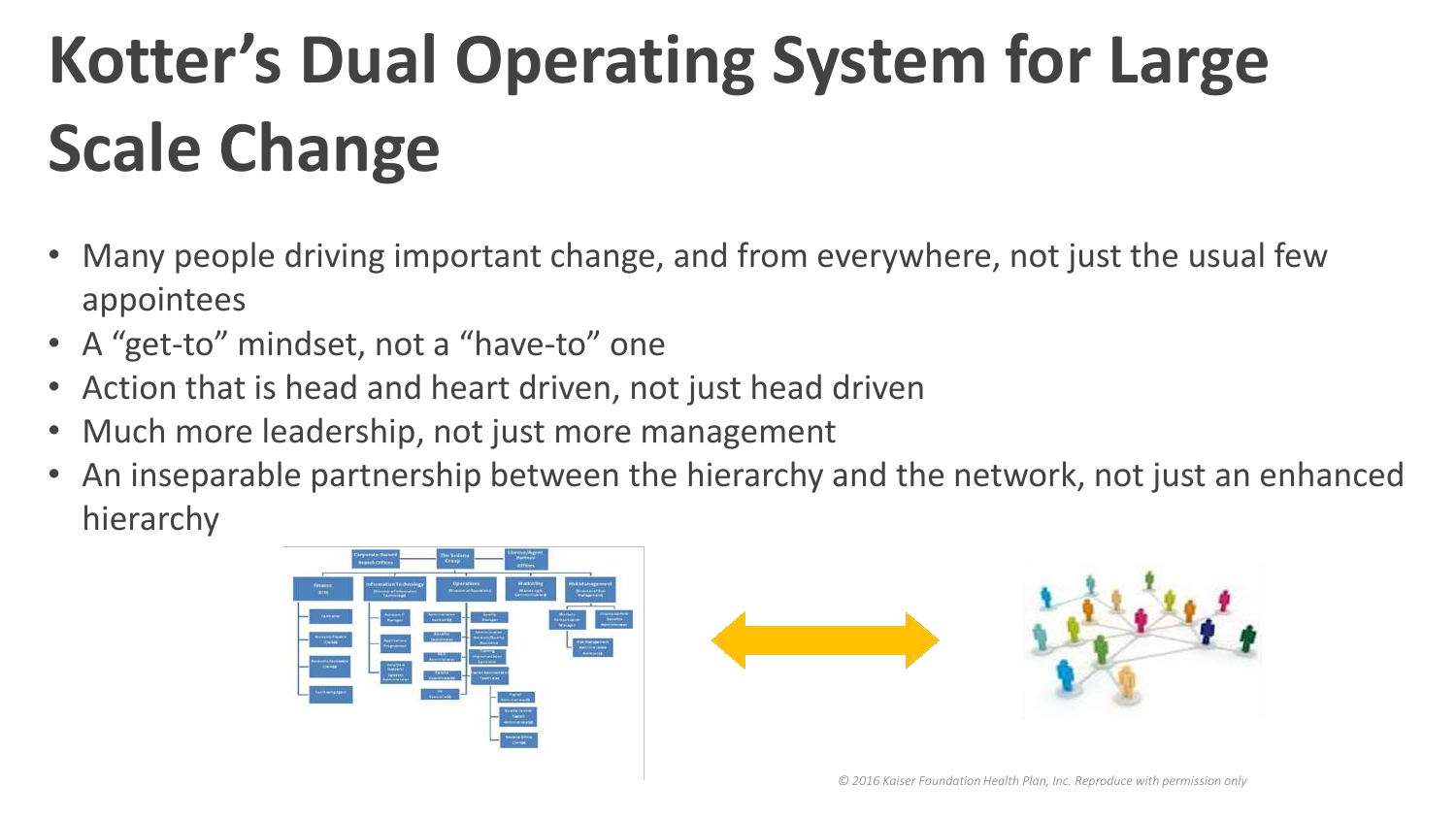# **Creating the Winning Conditions**

- Adapt the innovation to your local environment/context.
- Minimize workload burnout & maximize capacity and value



Dr. Chris Hayes, Highly Adoptable Improvement <http://www.highlyadoptableqi.com/background.html> Copyright (C) 2015. Highly Adoptable Improvement. All rights reserved.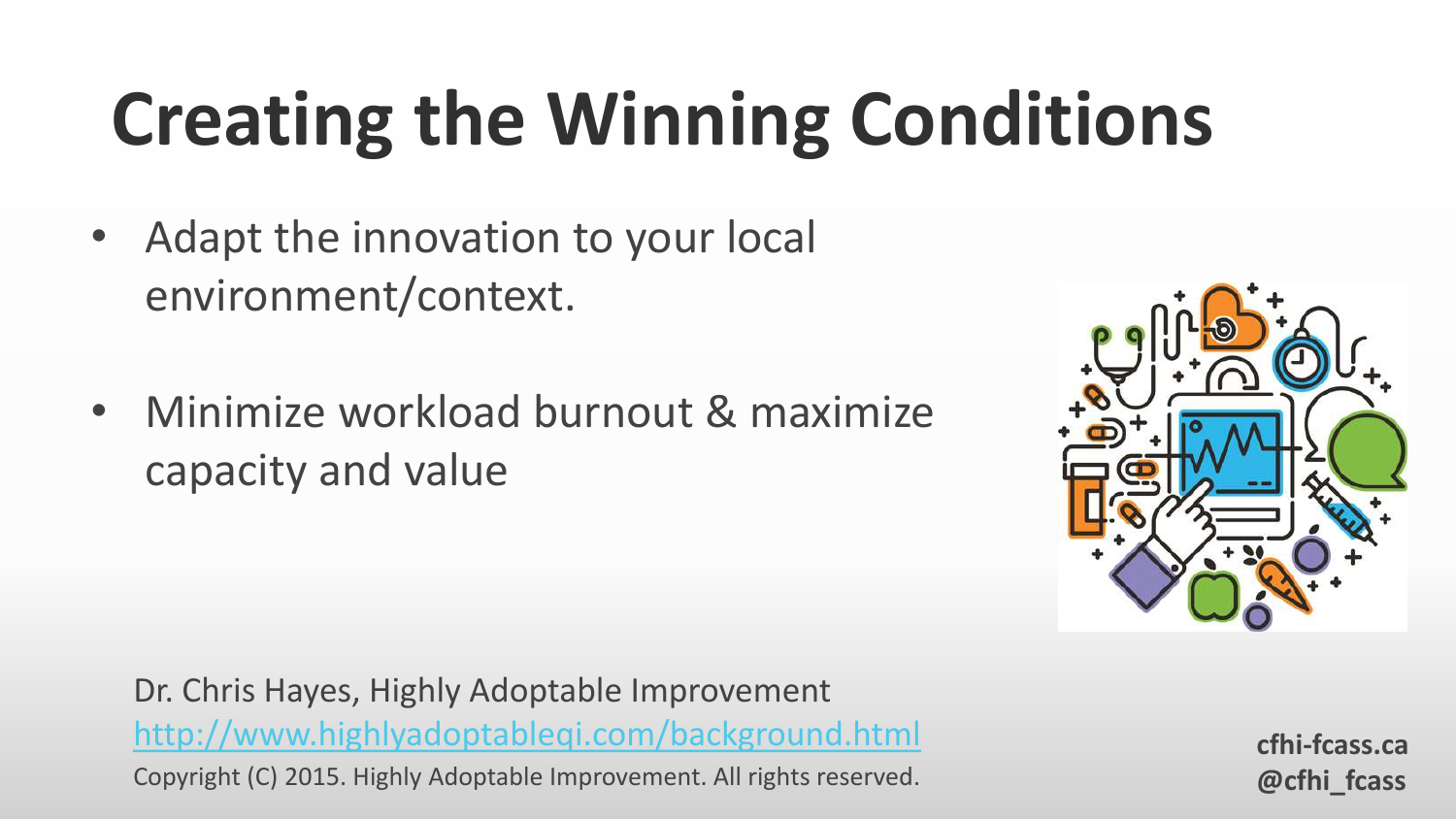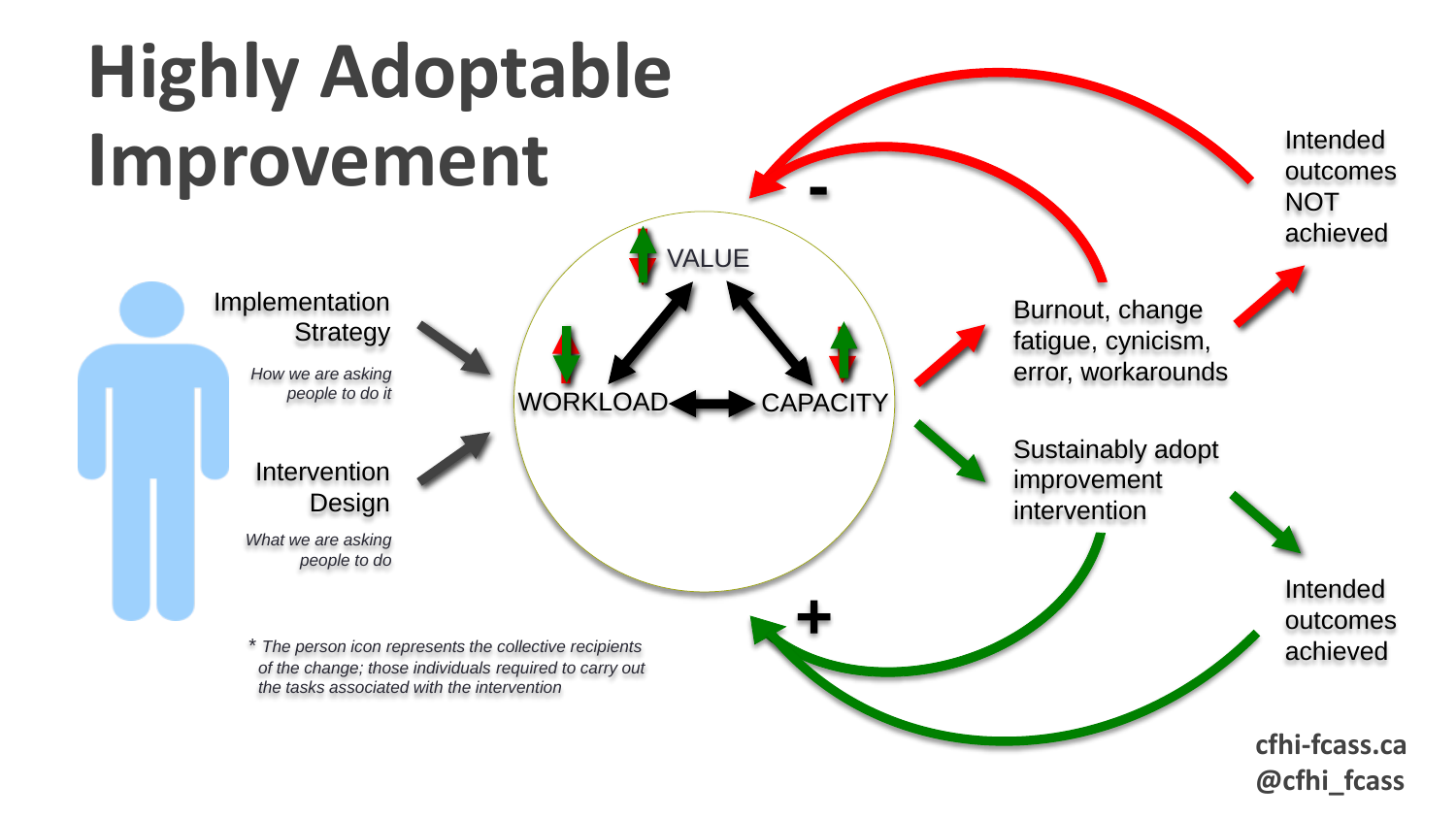## **Successful Spread: Lessons Learned**



Even the best ideas and practices don't implement and spread themselves.



Patients and families are critical for system transformation.



Change of any size takes time, capacity and dedicated resources.



Leadership, dedicated staffing time, and resources are critical.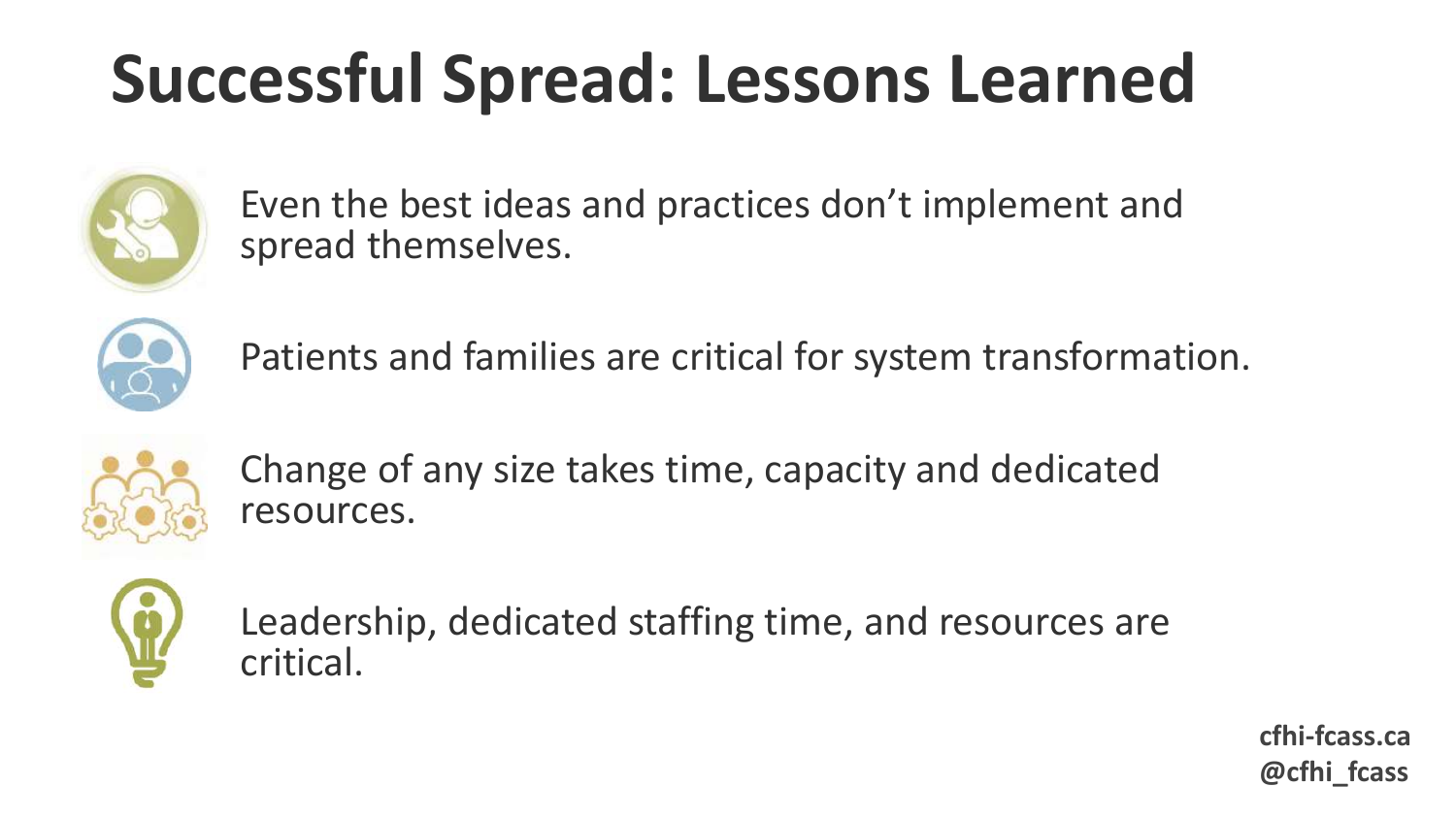## **Lessons Learned (continued)**



Seed funding is critical for change and shifting a system require even more resources, new tools and intensive effort.



Who is and is not at the table matters.



Change happens in teams. Behind every good innovator is a committed team with distributive leadership.



Specificity matters and helps (population, intervention, tools and methods).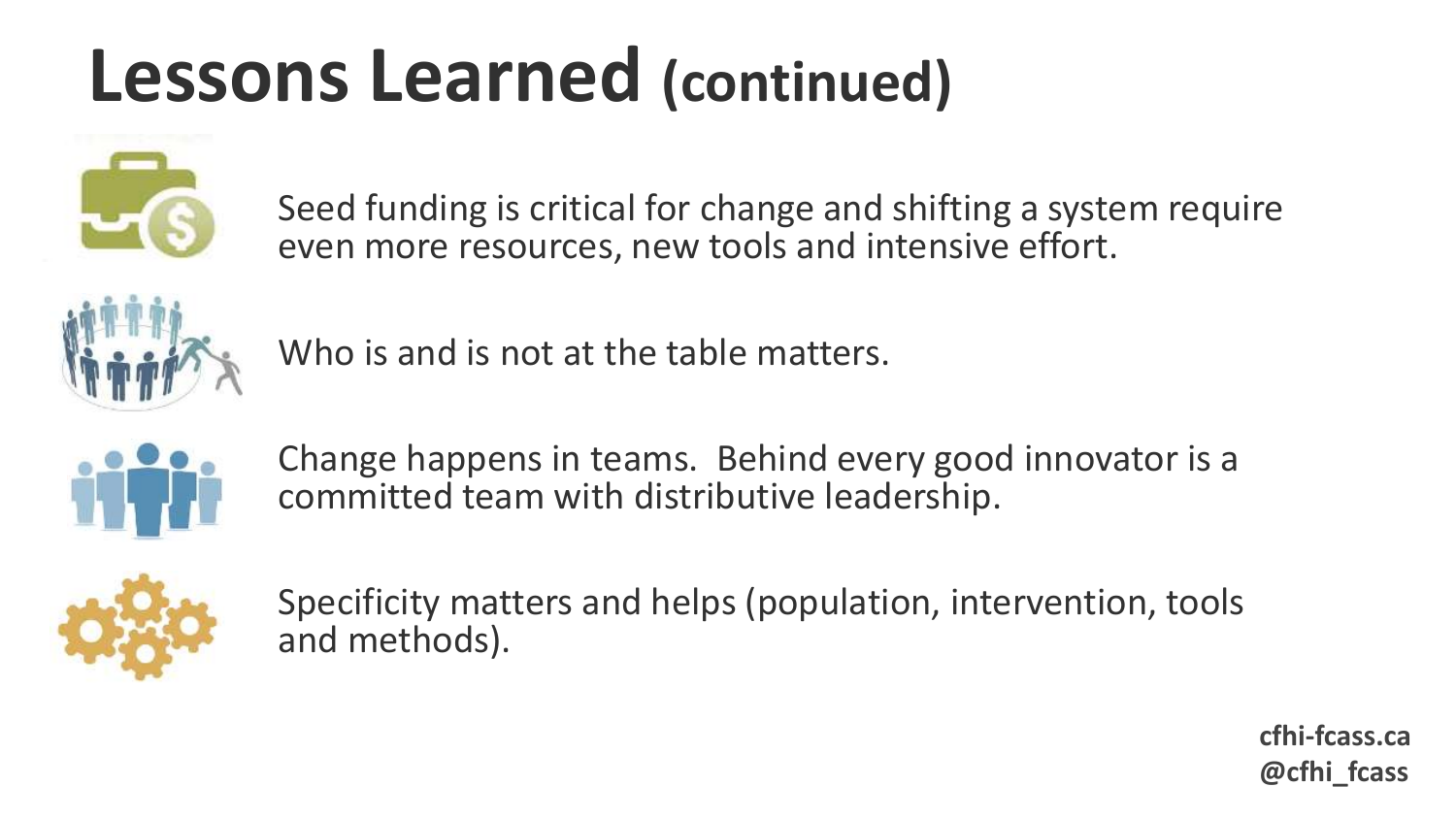## **Lessons Learned (continued)**



Measuring change in real time is critical to improvement and builds momentum to propel change.



Small steps are critical to system transformation. Quality of care gains are achievable in the short term. They build the capacity for improvement and transformation.



Spread and scale of improvement can happen across the country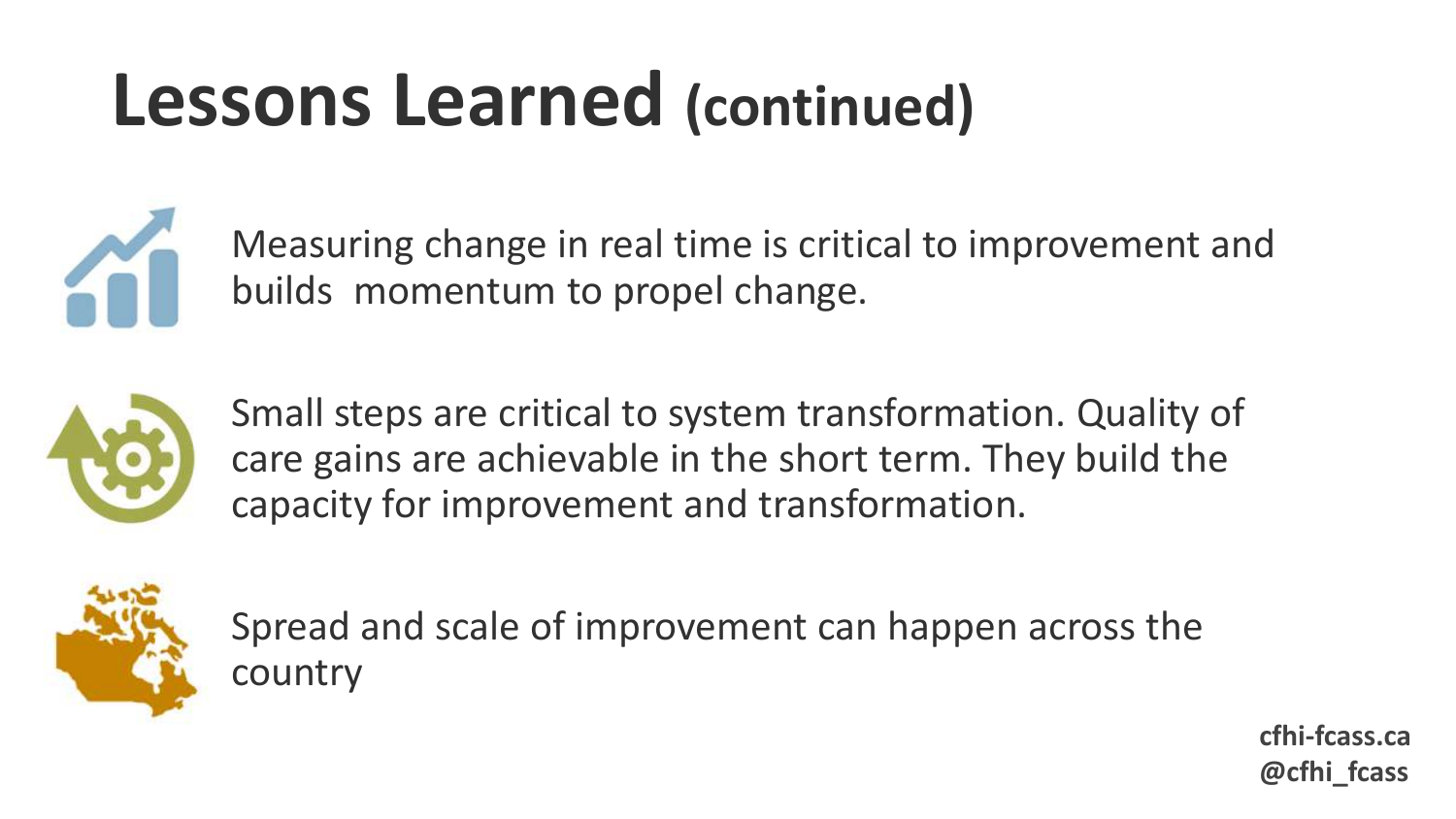## **Key Messages**

- › Use data
- › Assess the innovation
	- Practicality
	- Readiness
- › Consider the influences
- › Create the winning conditions